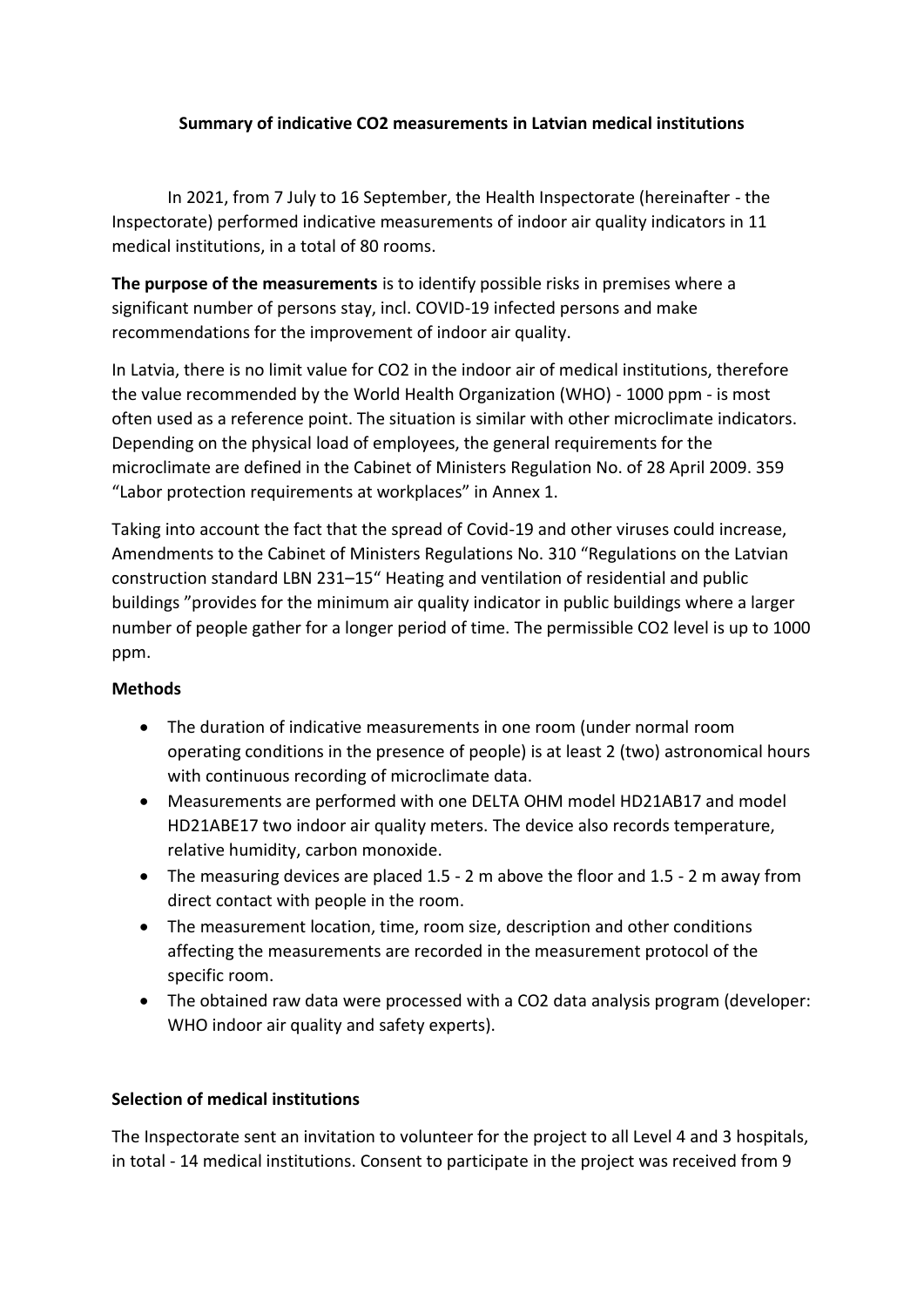hospitals. Non-response - 36%. Without an invitation, three medical institutions expressed their wish to participate in the project.

## **Selection of premises**

The measurements were to be performed:

- on the premises of the reception department;
- in the premises of the therapy department;
- on the premises of the surgery department.

Practical measurements took place in different types of rooms - patient wards, doctor's offices, procedure rooms, examination rooms, operating theaters, etc., based on the offer, interests and possibilities of the medical institution (if people did not stay in the chosen room during the measurement period, an alternative was sought). In total, 80 premises were surveyed and indicative measurements were performed.

### **CO2 measurement results**

Figure 1. Average CO2 concentration in the premises of medical institutions during indicative indoor air quality measurements (07.07.2021 - 16.09.2021)



The limit of 1000 ppm, taking into account the average CO2 concentration during the indicative measurements (continuously at least 120 min), was exceeded in 6 (six) rooms, incl. also a level of 1500 ppm in one room.

Table 1. Premises where the CO2 level exceeds 1000 ppm

| N.p.k. Room (premises) | Average $CO2$<br>(ppm) | <b>Possible Causes</b>                         |
|------------------------|------------------------|------------------------------------------------|
| ECG load test room     | 1171                   | small space, lots of people, active activities |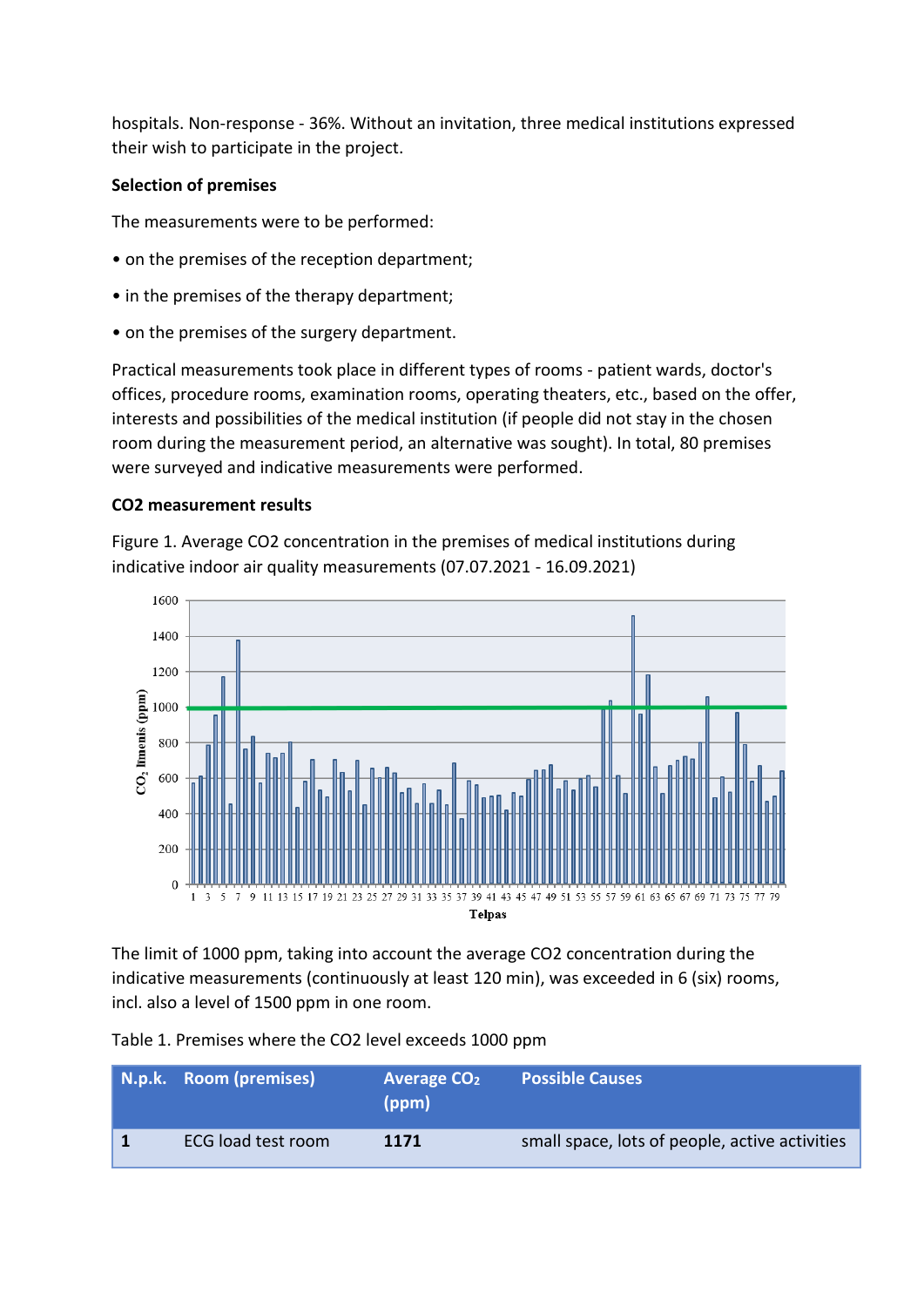| $\overline{2}$ | Ultrasonography<br>cabinet | 1376 | small room, a lot of people, natural<br>ventilation is not possible                           |
|----------------|----------------------------|------|-----------------------------------------------------------------------------------------------|
| 3              | Reception                  | 1029 | intensive flow of people; "Pockets" without<br>air circulation                                |
| 4              | <b>Operating Theatre</b>   | 1506 | intensively used room, outdated<br>ventilation system, natural ventilation is<br>not possible |
| 5              | Reception                  | 1172 | very intensive flow of people (23 people)<br>1 <sub>h</sub>                                   |
| 6              | Patient Room               | 1049 | no mechanical ventilation, no possibility of<br>natural ventilation                           |

More than 800 ppm and more than 900 ppm were also achieved in 6 (six) rooms: two patient registration (reception) room, two physicians' rooms, room of physiotherapy, one patient room.

# **Conclusions**

The highest values of the average CO2 concentration were observed:

- in rooms where denser filling / loading has been found;
- in small rooms where several people were present at the same time;
- in premises where people performed active physical activities;
- in rooms with limited natural ventilation possibilities;

- in rooms with outdated mechanical or natural passive ventilation.

Of all the allocated room types, the greatest risks are due to insufficient air exchange, which can contribute to infection, incl. Covid-19 prevalence, as a result of indicative measurements, was detected in registrars - four cases (50%) of the eight registrars surveyed.

# Recommendations

If possible, update the ventilation system used in the institution so that its operation meets the general microclimate requirements of the working conditions of the institution's staff.